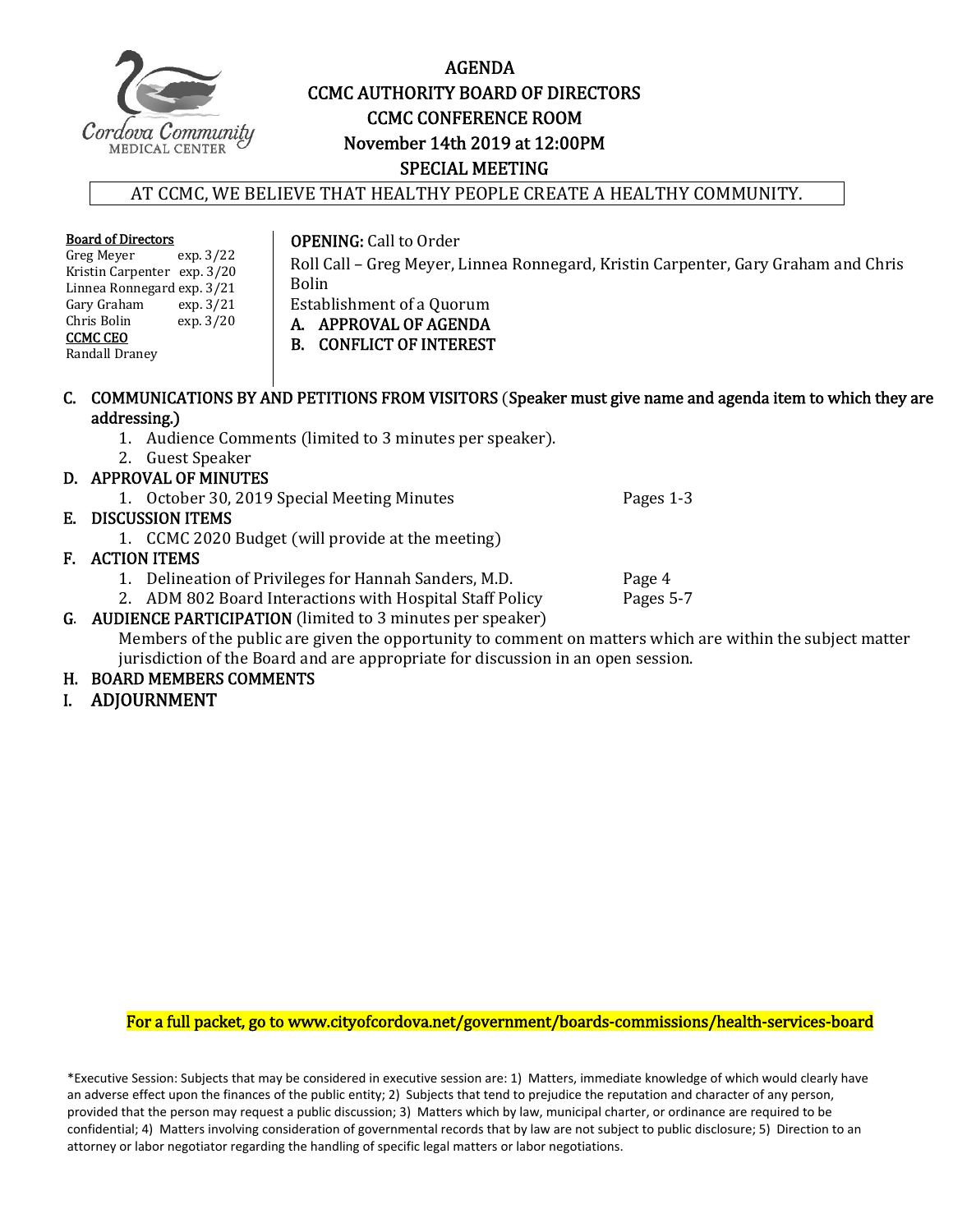## **Minutes CCMC Authority – Board of Directors CCMC Admin Conference Room October 30, 2019 at 6:00pm Special Meeting**

#### **CALL TO ORDER AND ROLL CALL –**

 **Greg Meyer** called the Board Meeting to order at 6:00pm.

Board members present: **Greg Meyer, Kristin Carpenter, and Linnea Ronnegard. A quorum was established.** 3 members present.

CCMC staff present: Randall Draney, CEO; Kelly Kedzierski, CNO; Tamara Russin, Director of Ancillary Services; Mariesa Woods, Business Office Manager; Dennis Woods, LCSW; and Faith Wheeler-Jeppson, Executive Assistant to the CEO.

#### **A. APPROVAL OF AGENDA**

**M/ Carpenter S/ Ronnegard "I move to approve the Agenda." 3 yeas, 0 nay, 2 absent Motion passed.** 

#### **B. CONFLICT OF INTEREST** ~ None

### **C. COMMUNI CATI ONS BY AND PETI TI ONS FROM VI SI TORS** ~ None

#### **D. BOARD DEVELOPMENT**

#### **1. Community Health Needs Assessment**

A copy of the Community Health Needs Assessment (CHNA) Survey has been presented to the Board for their informational purposes. The survey link has been sent out to the list of key stakeholders that was established by the committee working on the survey, with input from the consultant. A copy of the CHNA Survey has been put into the permanent record.

The board has requested the list of key stakeholders that the CHNA Survey was sent out to.

#### **E. APPROVAL OF MI NUTES**

**M/ Ronnegard S/ Carpenter** "move to approve the August 28th 2019 Regular Meeting Minutes, September 13th 2019 Special Meeting Minutes, September 26th 2019 Regular Meeting Minutes, and October 9<sup>th</sup> 2019 Special Meeting Minutes as amended".

#### **3 yeas, 0 nay, 2 absent Motion passed**

#### **F. REPORTS OF OFFI CERS and ADVI SORS**

## **1. Board Chair Report**

**Greg** reported that \$954,000 came through from the City of Cordova for PERS which should get us current. CCMC paid \$508,000 is August. NVE had a meeting with Bert, and they will be doing a financial assessment soon. ANTHC is 100% in support of NVE.

## **2. CEO Report**

**Randall** stated that his report is in the packet. We've made a few decisions on where we can save money. We have found that with Global Sleep Solutions we can lower the price from \$3,800 per month down to \$2,000. Relias, and Arctic IT are two others that we have found that we may be able to reduce our costs with. I have also spoken with the new City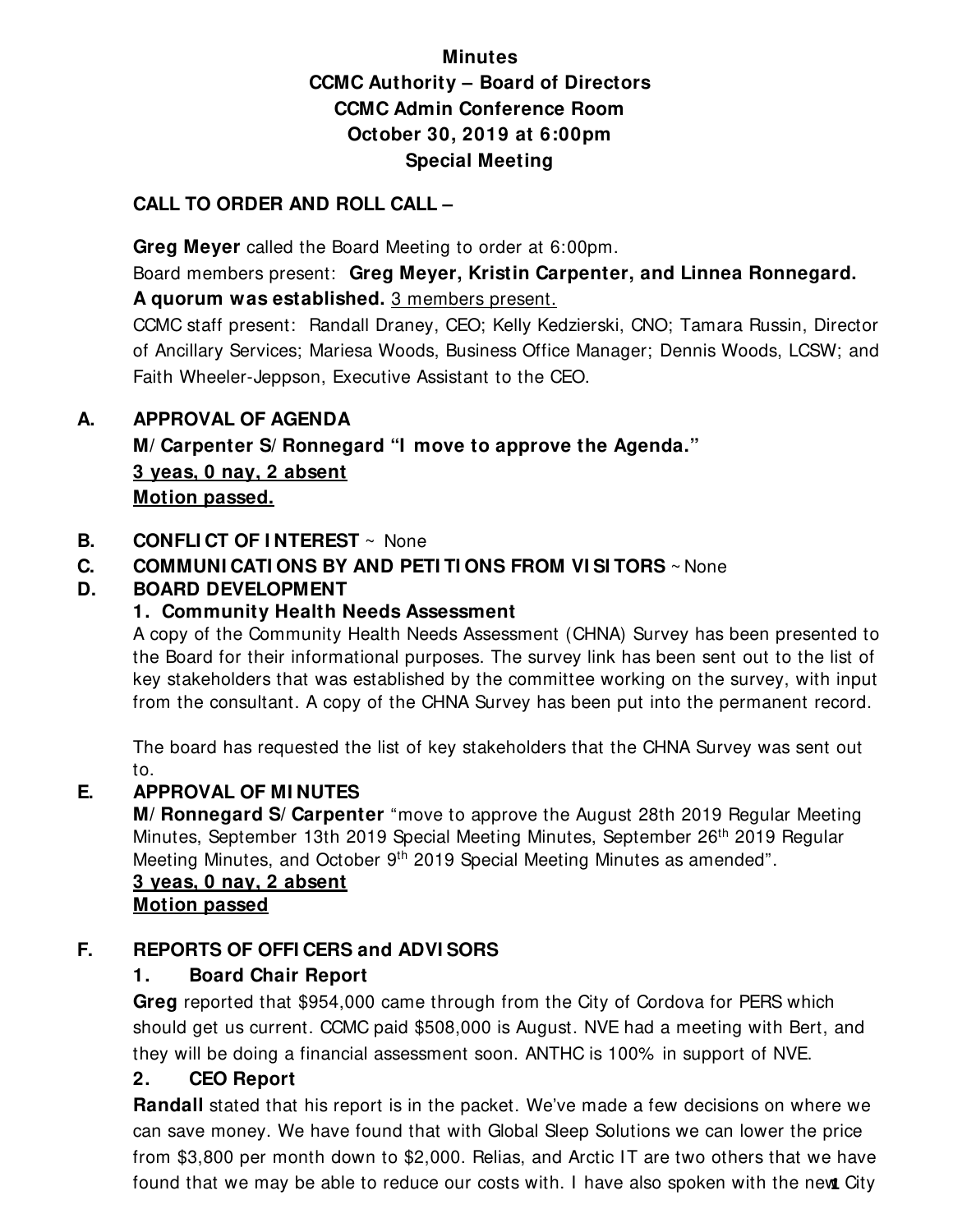Manager and recommended that we go out to bid for a new TPA (Third Party Administrator) and Broker.

### **3. Ancillary Services Report**

**Tamara** stated that her report is in the packet, a couple of additional items are that Dr. Ledda was here in October, he is scheduled for 1 week in November, and in December. In addition, we have two confirmed Flu cases in Cordova.

## **4. Business Office Report**

**Mariesa** stated that her report is in the packet, additional items to mention are that as of today we have just under \$1,100,000 received for the month. Last month we did just under \$500,000.

## **5. Nursing Report**

**Kelly** stated that her report is in the packet, additional items to mention are that 3 nursing department staff have resigned in the last month. We had 2 RN's that wanted to sign on, now they've decided against it, and that's directly related to the conversations outside of the building regarding the "take-over – merger" whichever term you'd like to call it. Dolly Dryer will be here tomorrow and she will be taking over the MDS's. Telehealth is coming in to do tele-stroke.

## **6. Quality I mprovement/ I nfection Control Report**

**Kelly** stated that her report is in the packet. As Tamara had mentioned we do have two positive flu cases, I would encourage anyone who needs to get vaccinated to do it now.

## **7. Sound Alternatives Report**

**Barb's** report is in the packet. She was unable to be here tonight as she is out of town attending training.

**8. Medical Director's Report** 

**Dr. Sander's** report is in the packet.

## **G. CORRESPONDENCE ~ None**

## **H. ACTI ON I TEMS ~ None**

**I.** DI SCUSSION I TEMS

## **1. ADM 802 Board I nteractions with Hospital Staff Policy**

 **Kristin Carpenter** has asked that this item be on the next Agenda as an Action Item.

## **2. ADM 300 Policy, Procedure and Guideline Development**

## **A brief history was provided to the Board regarding the ADM 300 policy.**

**Kelly** explained the process of policy approval to the Board. First the policy, procedure or guideline is reviewed and/or updated by the department head responsible for those policies. The next step is that the policies are sent to (QMC) Quality Management Committee for review/approval by every member of that committee, then the policy goes to the Administrator for final review/approval, unless it is a policy that by regulation the Board of Director's has final approval which is outlined within ADM 300.

## **J. AUDI ENCE PARTI CI PATI ON**

 **Travis Yarborough** stated that he wanted to let the Board know what a good job Kelly and all of the staff here are doing. I guarantee you that we have the best help that's available in this community or anywhere else in this world. All these people that complain, should come in here like I do and spend 8-10 hours a day here. These Nurse's and Aides that you've got here, there's nowhere else that can beat them. And here we're talking **2**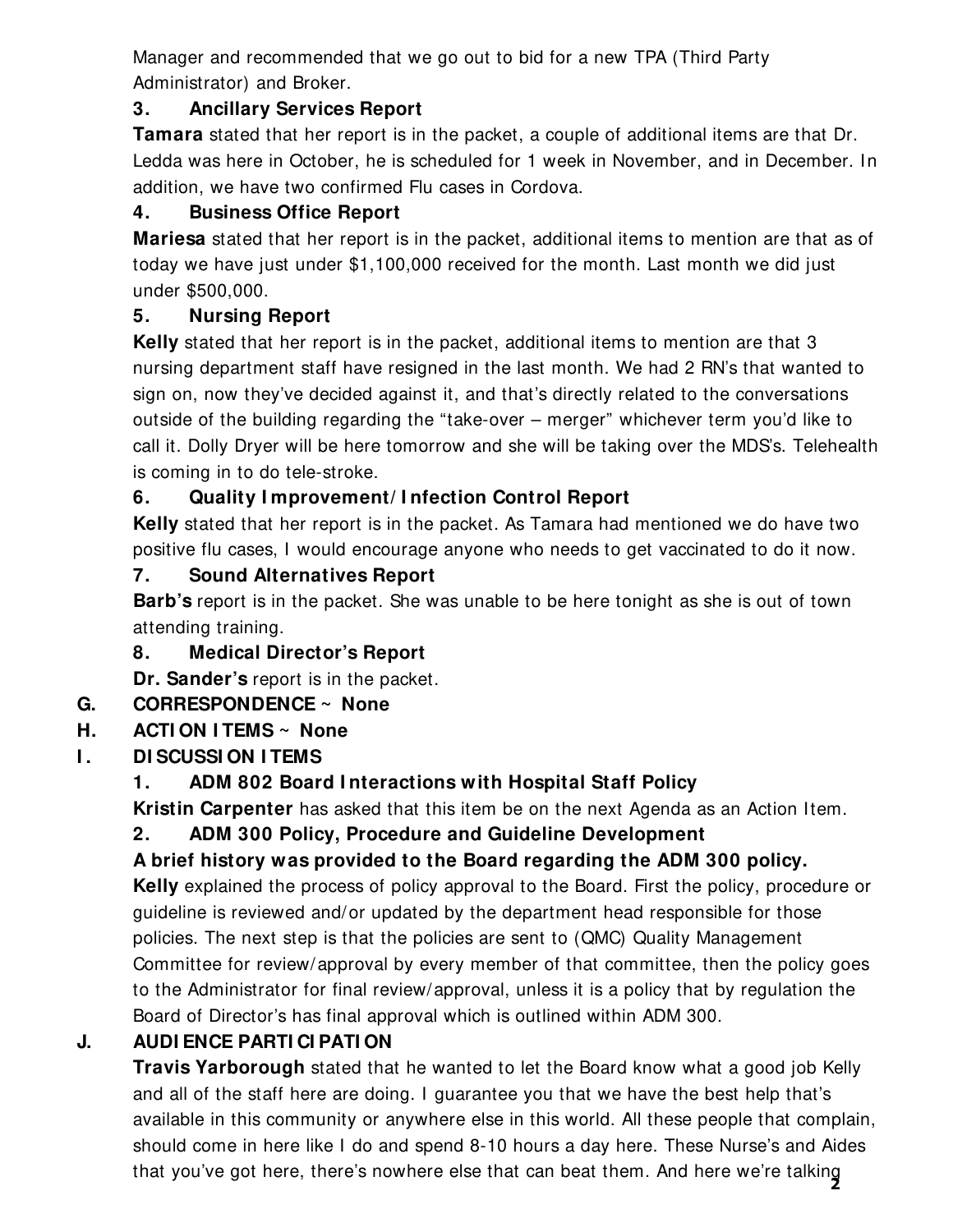about turning it over to someone else, I'm not too sure that that is even a thought that should be thought of. I've told a few of the Council that I've had a chance to talk to that If you can go out there and talk the public into paying another \$ .02 or \$ .03 per gallon for fuel on the Harbor or for a special project, why not have a hospital tax that would help fund the hospital? I don't know much about the out of house Coding and Billing people, but my feeling is that every time you put something out of house you can create two problems out of that one if things don't get properly taken care of. My wife has been here since the  $9<sup>th</sup>$  of July and she has had no better care at any hospital that we've been at for the last 66 years. So let's come up with some answers. I helped build this place, from the bottom to the top, and I don't want to see it sold off or given away.

#### **K. BOARD MEMBERS COMMENTS**

**Carpenter** – Thank you for all of the minutes, and thank you Greg for doing as much as you do to keep everyone connected and informed. I think that we also need to support staff and remind them of how valued they are.

**Meyer** – Thank staff you've done a wonderful job. We need to proceed like we're still going to have a hospital this time next year. Anything that we need to do to reassure staff, please let us know.

**Ronnegard** – I agree with everything that Kristin just said, I also want to thank you Greg. And I really enjoy the newsletters. I also want everyone to reassure the staff. **Graham** – Absent

**Bolin** – Absent

**L. EXECUTI VE SESSI ON** ~ None

**The next Board of Directors meeting has been scheduled for November 14th 2019 at 12pm** 

#### **M. ADJOURNMENT**

**M/ Carpenter S/ Ronnegard "move to adjourn"** 

**Chairman Meyer** declared the meeting adjourned at 8:10pm.

**Prepared by: Faith Wheeler-Jeppson**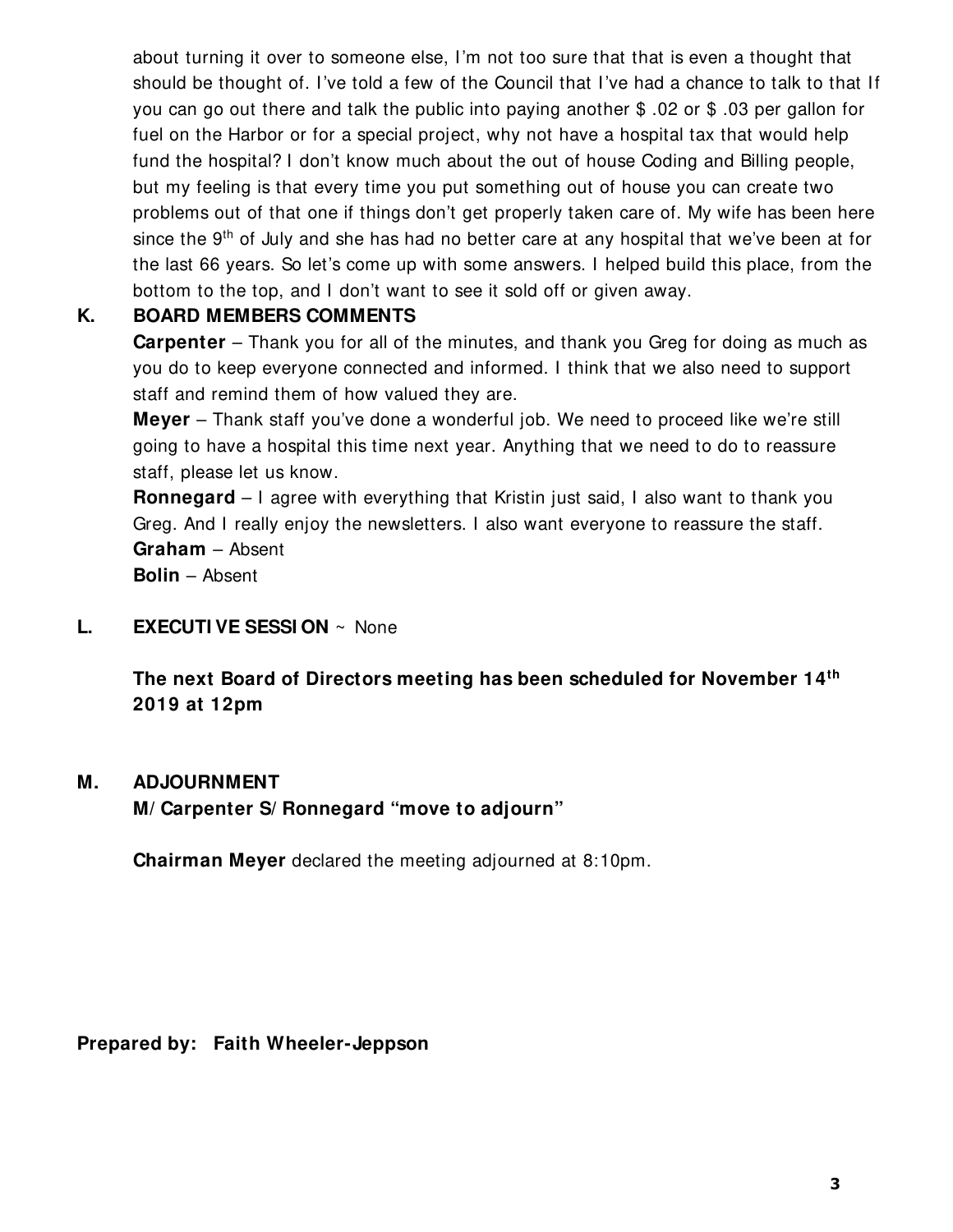

# Memorandum

To: CCMC Authority Board of Directors From: Randall Draney, CEO Subject: Approval of Privileges for Hannah Sanders, M.D. Date: 11/08/2019

**Suggested Motion:** "I move that the CCMC Authority Board of Directors approve the Medical Staff recredentialing for Hannah Sanders, M.D. as requested."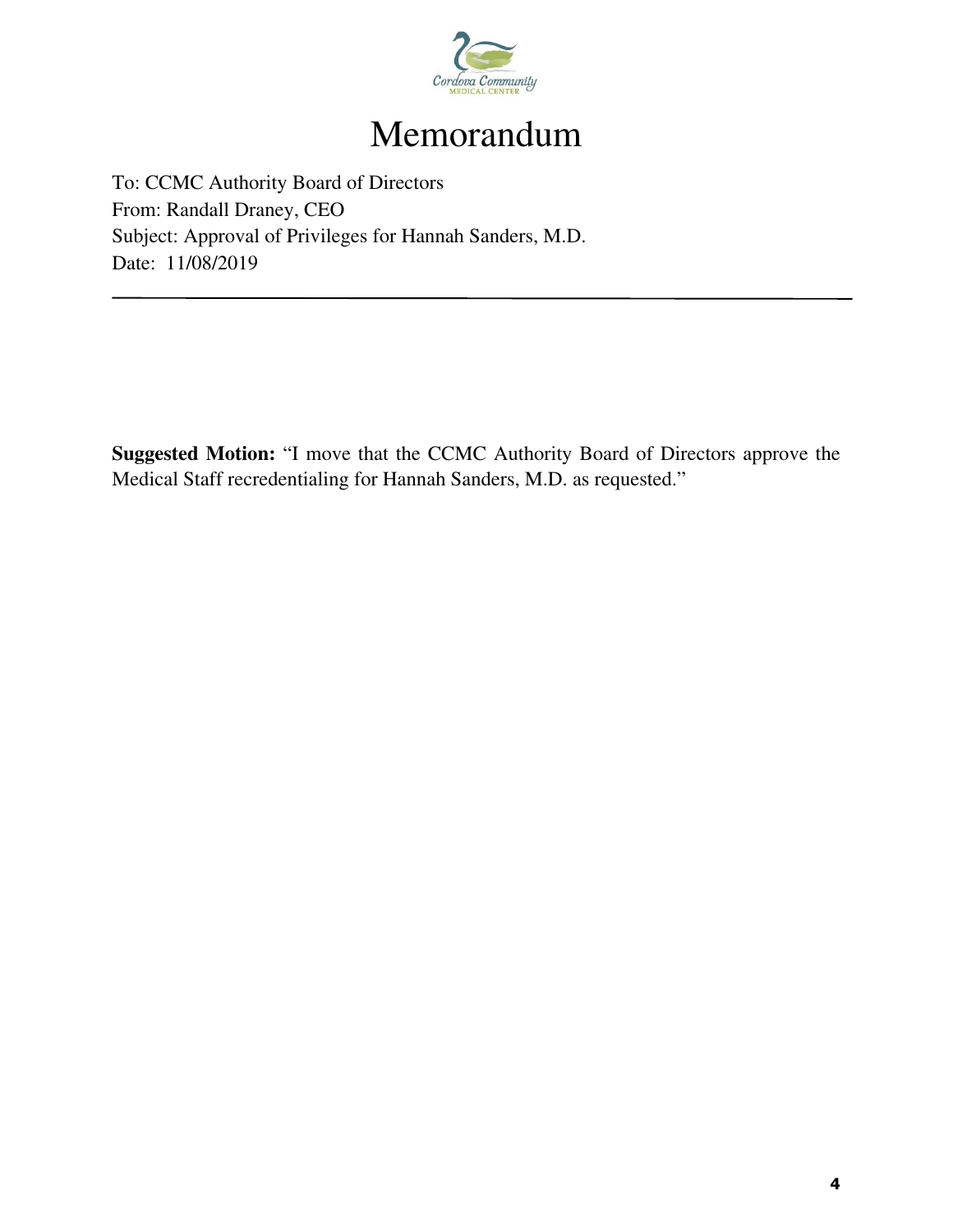

## Memorandum

To: CCMC Authority Board of Directors From: Randall Draney, CEO Subject: ADM 802 Board Interactions with Hospital Staff Policy Date: 11/08/2019

**Suggested Motion:** "I move that the CCMC Authority Board of Directors refer policy ADM 802 back to staff with the recommended changes, then staff will follow CCMC procedures by going through the approval process with the Quality Management Committee before bringing it back to the Board of Director's for the final approval.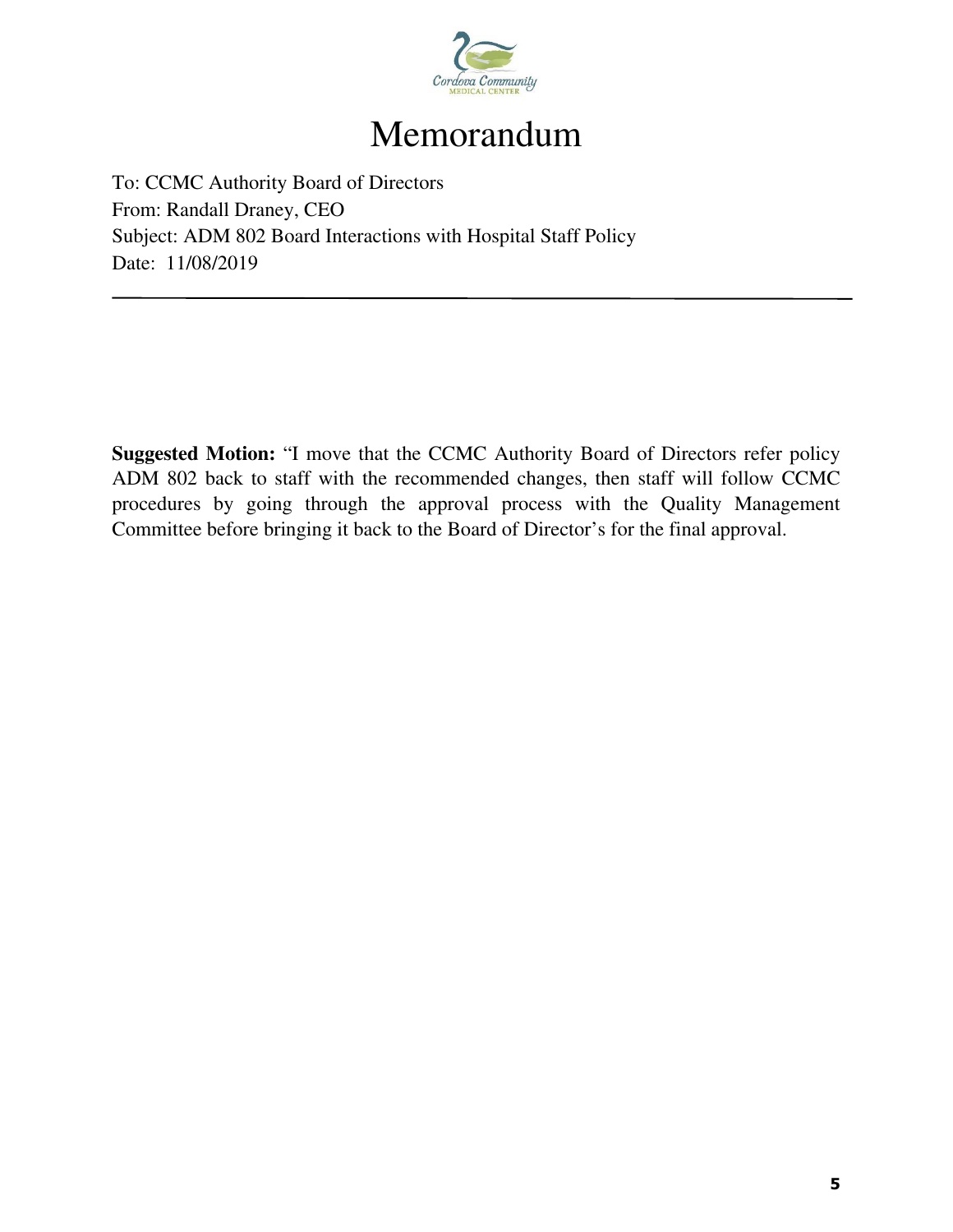#### **Cordova Community Medical Center Policy**

| <b>SUBJECT: Board Interactions with Hospital Staff</b>                                                                  | <b>ADM 802</b>            |                    |
|-------------------------------------------------------------------------------------------------------------------------|---------------------------|--------------------|
| DEPARTMENT: Administration<br><b>Original Approval Date: October 13, 2016</b><br><b>Approved by: Scot Mitchell, CEO</b> | $X$ New<br>$\Box$ Revised | Date:<br>3/27/2017 |
|                                                                                                                         |                           | Page 1 of 2 $ $    |

#### **Policy:**

It shall be the responsibility of each member of the Cordova Community Medical Center Board of Directors to only meet with individual employees or staff members of the Cordova Community Medical Center with the presence of the Chief Executive Officer or a person designated by the Chief Executive Officer. It shall also be the responsibility of employees of the Cordova Community Medical Center to insure that when meeting with a member of the board that the Chief Executive Officer or his designee is present. Failure to include the Chief Executive Officer when meeting with a board member may result in disciplinary action up to dismissal from employment.

- 1. Exceptions to this policy are as follows;
	- a. Board member meeting with the Chief Financial Officer or their designee for the purpose of signing checks.
	- b. Board member meeting with the Executive Assistant for the purpose of planning and/or preparing for a board meeting or official board business.
	- c. Board member being admitted to the Cordova Community Medical Center for medical purposes where the interaction with medical staff is necessary for proper medical care.
	- d. Group social gatherings where Cordova Community Medical Center management and operations are not discussed.
- 2. In cases where a Cordova Community Medical Center employee suspects that the Chief Executive Officer is complicit in embezzlement or other wrong doing, the employee shall take those concerns to the City Manager.

#### **Reference:**

#### **Cross – Reference:**

#### **Attachment:**

QMC Approval Date: HSB Approval Date: 10/13/2016

Review History: 03/27/2017 Minor Revisions 10/13/2016 Original Policy Approval